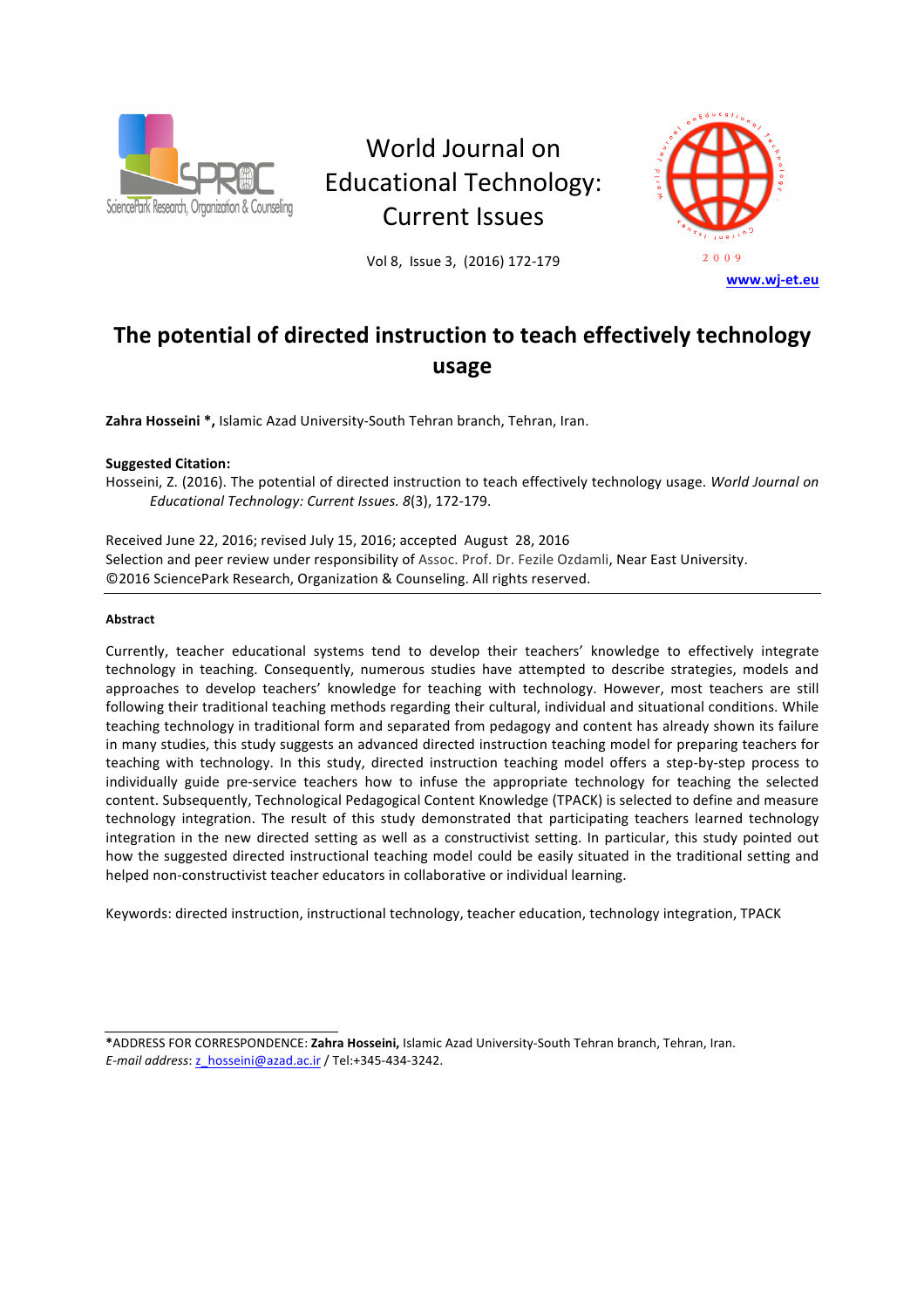#### **1. Introduction**

Considering the important role of computer technology in the 21st century, there is no doubt that preparing students for the future requires equipping them with computer technology skills. Thus, for engaging students with appropriate technology-based learning experiences and preparing educators for successfully structuring and supporting students' experiences, developing teachers' knowledge seems essential (Sivin-Kachala & Bialo, 2000). However, according to Cradler et al. (2002), the current educational system is facing a new challenge of determining how to establish and implement strategies for developing teachers' knowledge to effectively use technology in teaching.

In this regard, some studies attempted to describe strategies, models and approaches that help to develop teachers' knowledge for teaching with technology. In particular, a number of studies have yielded consistent findings on the accommodation of constructivism paradigm for the development of teachers' integration knowledge based on TPACK (Angeli & Valanides, 2008; Niess, Suharwoto, Lee, & Sadri, 2006; Wang, 2009; Willis, 2001).

While, many studies acknowledged constructivism as a fruitful environment for developing technology integration knowledge and particularly TPACK, some evidences indicated that teachers are not able to establish this environment. In fact, studies showed that teachers and students are not easily able to adapt their traditional method and condition with constructivist requirements (Hosseini and Tee, 2012). For instance, one of the important requirements of the constructivist environment is doing collaborative activities in which students usually work as a team and learn through discussion (Han and Bhattacharya, 2001). Lack of a collaborative culture in traditional educational systems can result in some behaviour of the learners that appeared to bring tension in the class. Also, culture affected the participants' behaviour in the class and often appeared as a hindrance to develop their knowledge in many forms. The culture of giving importance to competition more than collaboration made many participants to be secretive during their work (Hosseini and Tee, 2012).

On the other hand, directed instruction which has been refined and developed for decades offers detailed packages and training materials suitable for almost any teacher. Further, it has been proven successful with students of virtually any background. It is focused on a classical education, giving real competence in reading, writing, and math to enable kids to soar in their educational future. While constructivist environment needs a teacher who has accepted constructivism as the philosophy of teaching, many current teachers are used to teach in directed instruction and are not able to easily adapt themselves with constructivism assumption. Also, many students in the current educational system have a wrong expectation from a teacher. They prefer the teacher who gives them lectures and assignments and fulfil the role of transmitter of the content (Hosseini and Tee, 2012; Tee and Lee, 2011). 

Now, there are two important facts. On one side, many studies have indicated that teaching technology isolated from the context and just as technology skills cannot prepare teachers for teaching with technology (Ikpeze, 2009; Koehler et al., 2007; Niess, 2006; Reeve, 2008). On the other side, creating the constructivist environment in traditional systems needs some requirements such as teachers' philosophy, cultural background of student and teacher and some institutional conditions. This conflict has created a big challenge for educators who are responsible to prepare pre-service and in-service teachers for teaching with technology. Hence, this study attempts to introduce an advanced directed instructional teaching model as a potential model which can be used in the traditional systems for preparing student teachers to integrate technology in teaching.

## **2. Methodology**

A case study was conducted to understand the effectiveness of the directed instructional approach to increase teachers' knowledge for integrating technology in teaching. The participants of the study included the students in the field of instructional technology in bachelor degree who enrolled in the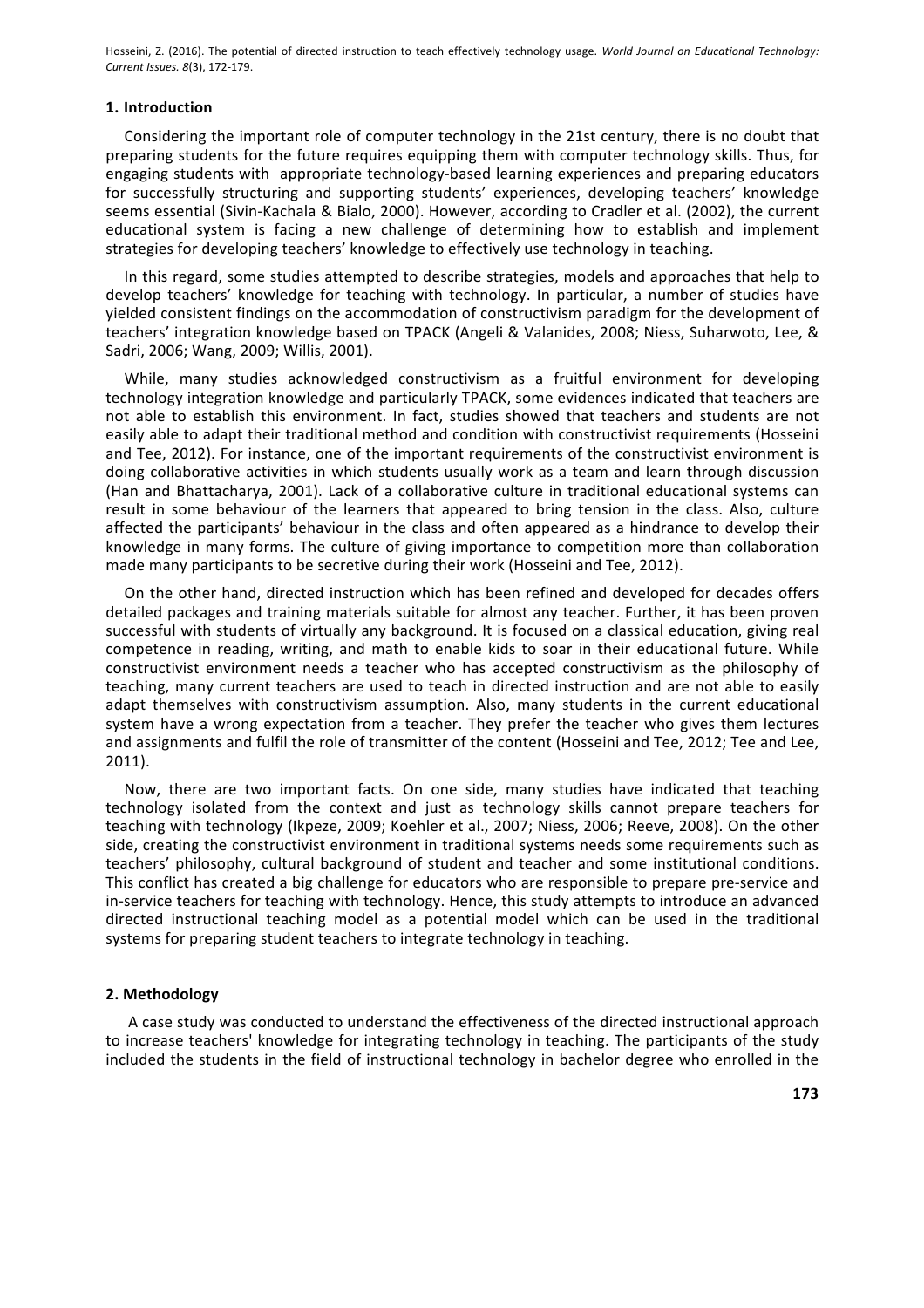'Individual Project' course as the one of compulsory courses in their degree. All students were in the last year of their study.

Directed instruction teaching method was used as the approach to develop teachers' knowledge for teaching with technology. The term 'Direct Instruction' refers to a rigorously developed, highly scripted method for teaching that is fast-paced and provides constant interaction between students and teacher. This study is suggesting the advanced model of directed instruction which has potential for developing teachers' knowledge for technology integration. Concurrently, technological pedagogical content knowledge (TPACK) was used as the framework to define and measure the ability of participant to integrate technology into teaching. TPACK, introduced by Mishra and Koehler (2006), refers to the complex interrelationship among a teacher's technological knowledge, pedagogical knowledge and content knowledge. TPACK emphasises the use of technology as a new tool which is not merely added as an item to the curriculum. TPACK is the intersection of three kinds of knowledge: Technology knowledge, Pedagogical knowledge and Content knowledge. The data was collected through observations, interviews, documents and projects to track participant's development of technology integration knowledge. The data was coded according to TPACK development, regarding directed instruction stages.

## **3. The Suggested Teaching Model: Directed instructional**

As mentioned before, many studies have indicated the failure of traditional method to develop teachers' knowledge for technology integration. However, implementing the constructivist environment needs many requirements which cannot easily fit in traditional educational systems. In this study, the researcher asserts the suggested model of directed instruction as an approach which can offer thick and clear steps for development of technology integration and particularly TPACK (see  $Fig. 1$ ).



Fig. 1. The suggested directed instruction model for teaching technology integration

Directed instruction suggests teaching – learning activities while doing individual projects. It can be assumed as a guidance for experienced and inexperienced educators and helps them to guide and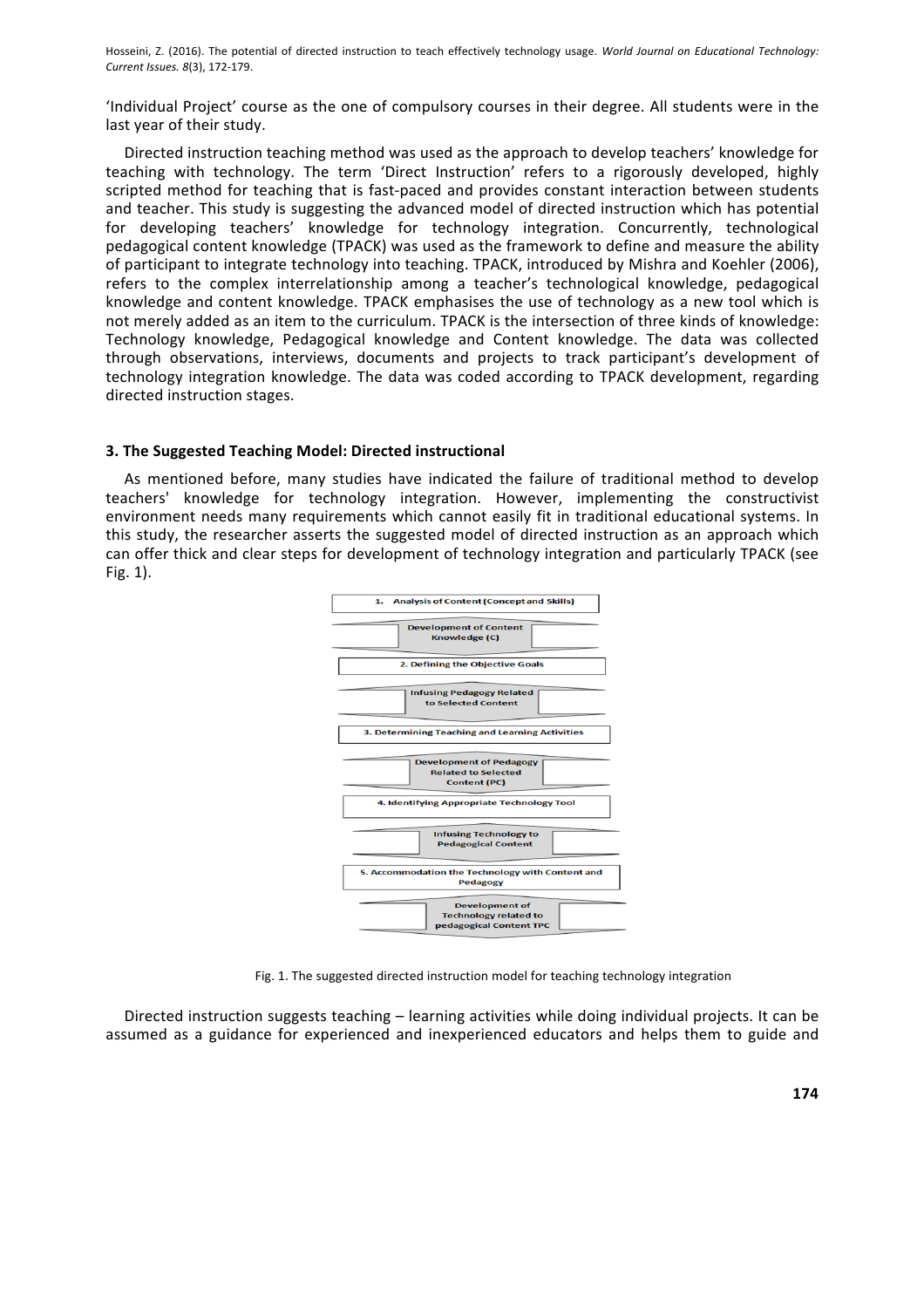track student teachers for learning how to integrate technology into teaching. The process of implementing the suggested directed instruction model includes five steps.

#### *3.1. Step one: Analysis of the Content*

#### 3.1.1. Selecting the Subject

To start the project, the participants were asked to select a subject. They were suggested to select the topic which they were proficient at or they were able to gain knowledge about easily. Math, Science or Literature were main fields that different participants may select according to their interests. 

#### *3.1.2. Limiting the Topic*

Each subject or topic should be specific to be considered as the content for teaching. Since each learning subject belongs to unlimited content area, in the first step participants were asked to determine the limitation of content to specify it.

#### *3.1.3 Determining the Key Concepts and Skills*

In this stage, the participants were asked to find and define main information, concepts and skills related to the content. However, there were some key concepts for understanding the course which might not be included in the student books, but it would have been necessary for students to learn it as the prerequisite for the new concepts. Analysis of content helped the participants to develop their content knowledge, which is the basic knowledge for developing technology integration.

### *3.2. Step Two: Defining the Objective Goals*

## *3.2.1. Recognising the Domain of Learning*

When the content and its concepts were specified, the participants were asked to describe the expectations of learning for the particular content. These learning expectations should have been described as learning outcomes or objective goals. Bloom taxonomy (1994) was suggested as a guide for this activity. According to Bloom taxonomy, domains of knowledge is categorised to three domains namely cognitive, affective and psychomotor (see Fig. 2).

#### *3.2.2. Demonstrate the Level of Learning*

Each level of learning goal requires special learning activities and specific technology. Therefore, when the key concepts were determined and domains of learning goal were recognised, the participants were asked to define the level of learning for every learning goal.

In step 2, the participants involved the activities which helped them to make strong relationship between content and pedagogy.

## *3.3. Step Three: Determining the Teaching- Learning Activities*

#### *3.3.1. Elaborating Teaching Method*

To achieve objective goals, different methods of teaching were estimated. There were many methods that participants could choose for teaching the particular content such as Lecture, Class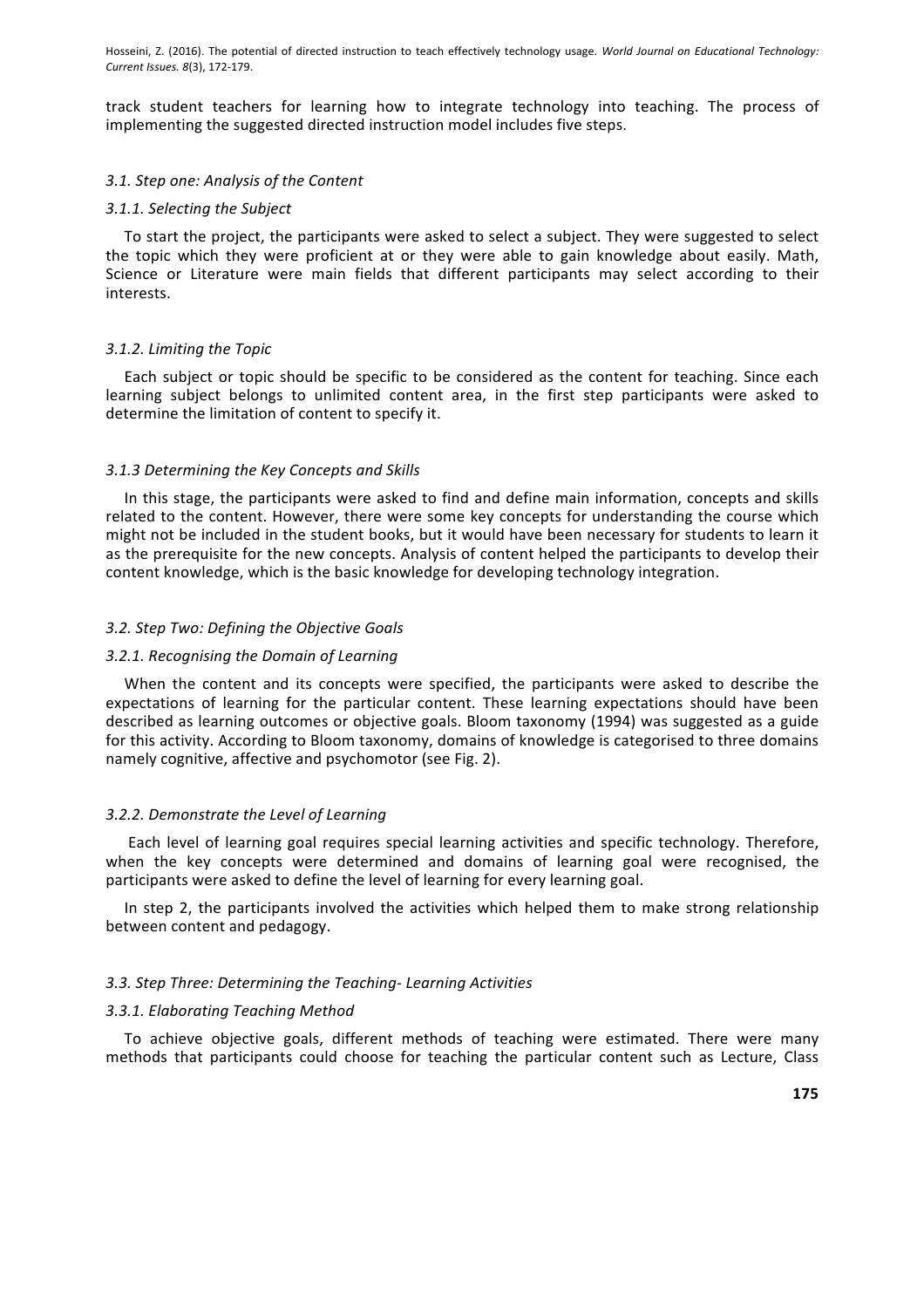discussion, Debates (informal and formal) Panel discussion, Gaming and simulation, Oral reports and Brainstorming. 

### 3.3.2. Establishing Student Activities and Assignments

To reach every objective goal some activities are required. These activities should be predicted and organised in every good instructional design. The suggested activities could be simple and passive such as listening and watching or could include more action like some real experiences and implementing.

## *3.3.3. Selecting Evaluation Method*

Evaluation is the process that cannot be limited to an exam or quiz at the end of the program or session. Therefore, during designing for technology integration, the participants were asked to think about continuous learning evaluation of students. The continuous evaluation provides right feedback to enhance teaching and learning process.

## 3.4. Step Four: Identifying the Appropriate Technology Tool

## *3.4.1. Finding Out the Technology of the Content*

Finding information such as graph, image and video related to the selected content was the task in this stage for identifying appropriate technology tools. Availability and accessibility of digital resources helped designers to find and select the proper technology according to the content.

## 3.4.2. Studying Different Tools for Different Teaching Methods

Knowledge about learning tools was a need for the participants to be able to develop their technology integration knowledge. Tools for presentations, collaborative learning or problem solving methods are different. Edgar Dale (1900-1985) cone can guide the designers to select appropriate technology according to the field or level of learning goals (see Fig. 2).



Fig. 2. Edgar Dale Cone for Selecting Technology Tools

Dale's 'Cone of Experience' provides an intuitive model of the concreteness of various kinds of audio-visual media. Also, it refers the "Cone of Learning," which informs viewers of how much people remember based on how they encounter information.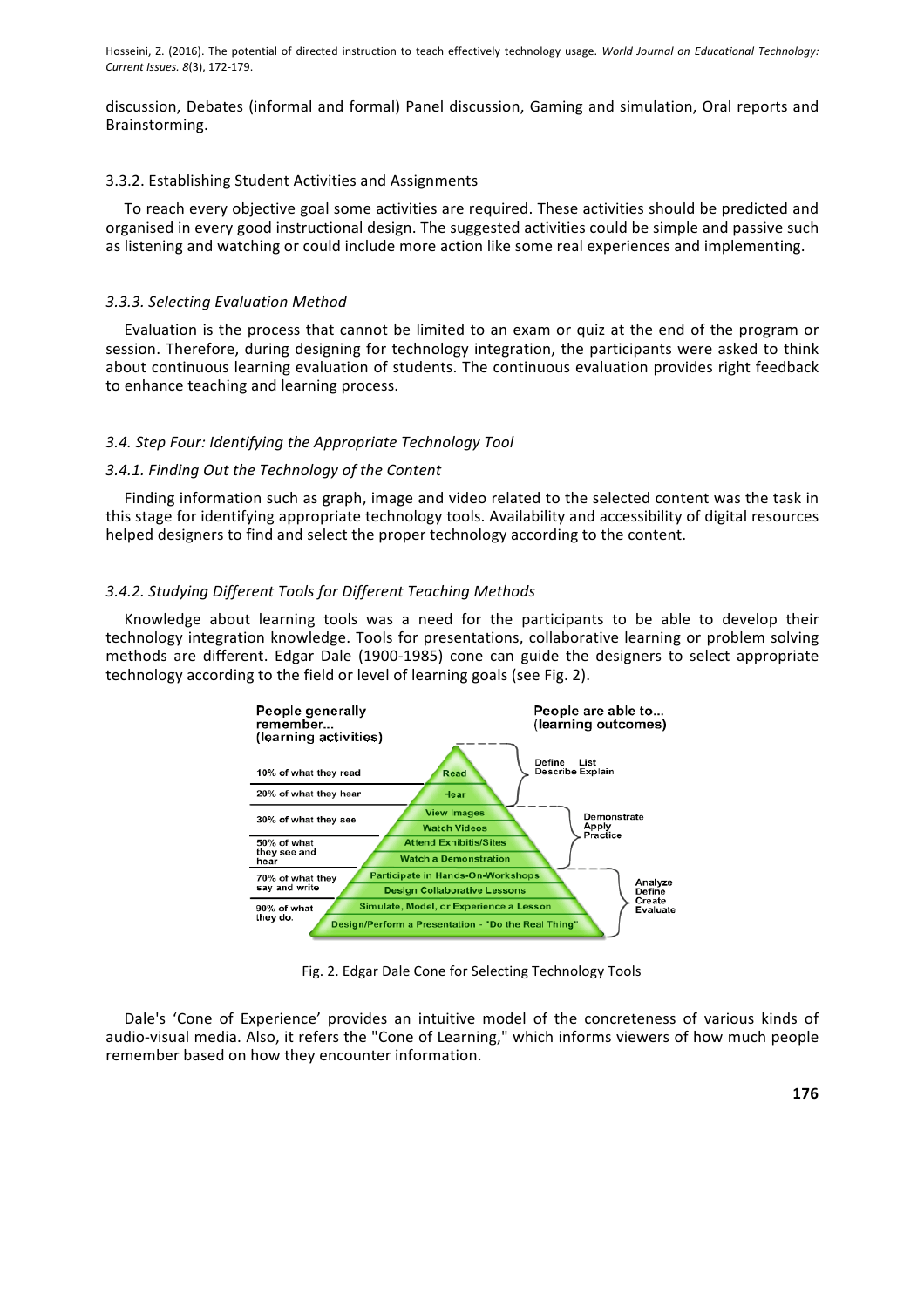## *1.1. Step Five: Accommodating Technology, Content and Pedagogy*

At the last part of designing in directed instruction model, the participants need to accommodate content, pedagogy and technology together. The priorities due to individual differences among the designers make them to decide and implement teaching and learning differently. They decide how to implement their technology integration according to their views. They may decide teaching with more or less interaction among students and teacher. They may decide to use technology in the teacheroriented or student-oriented contexts. They can select when and how to receive or give feedback to their students. However, in every decision, technology is an amalgam with their pedagogy and content. 

## **2. Results**

In this study, the participants were asked to provide their instructional design according to suggested directed instructional model. In fact, they were directed by the instructor to go through each step for learning how to integrate technology in teaching. Table 1 indicates the summary of the part of instructional design which Case A prepared. Her instructional design explains the sequence of infusing technology to pedagogy and content. She selected "*Subtraction*" as the subject to teach with technology. In the first step, she decided to teach this topic for the

 $Table 1. Case (A)$  activities for designing "Subtraction"

| rabic 1. Casc (A) activities for acsigning Sabtraction |                          |                              |                            |                                |
|--------------------------------------------------------|--------------------------|------------------------------|----------------------------|--------------------------------|
|                                                        |                          | <b>Teaching and Learning</b> | <b>Finding Appropriate</b> | Fitting Technology, Content    |
| Key concepts                                           | <b>Objective Goals</b>   | <b>Activities</b>            | Technology                 | and Pedagogy                   |
|                                                        | Student<br>learns<br>how | A basket of apple is given   | Experience by doing        | Teacher starts her teaching    |
|                                                        | 'eating' makes a subject | to students and students     | activity in the real       | with offering an apple from    |
|                                                        | get less.                | are asked what happens       | condition.                 | the basket and asked them      |
|                                                        |                          | when they eat apples.        |                            | what is happening every        |
|                                                        | Student learns how       | A video is shown to          | Watching a video or clip   | time one student pick of and   |
| 1. concept of                                          | 'going' makes a subject  | students and they watch      |                            | eat the apple. Then teacher    |
| lessening                                              | get less                 | how animals leave their      | [movement is needed]       | asked students to repeat       |
|                                                        |                          | group one by one and         |                            | together "it gets less". Again |
|                                                        |                          | group gets less.             |                            | she asks the student to        |
|                                                        | Student learns how       | A video or clip is shown to  | Watching a video or clip   | count how many is in the       |
|                                                        | 'fading' makes a subject | students and they watch      |                            | basket and again after eating  |
|                                                        | gets less                | how clouds in the sky fade   | [movement is needed]       | ask student to<br>repeat       |
|                                                        |                          | and get less.                |                            | together "it is lessening" she |
| [the basic                                             | Student learns how       | A video or clip is shown to  | Watching a video or clip   | repeats the concept of         |
| concept in                                             | 'flying' makes a subject | students and they watch      |                            | lessening many times and       |
| subtraction]                                           | get less.                | how birds are flying one     | [movement is needed]       | then ask students if they      |
|                                                        |                          | by one and get less in their |                            | know any other ways that       |
|                                                        |                          | group.                       |                            | things get less. Make a        |
|                                                        | Student learns how       | A couple of pencils are put  | Experience of              | discussion before going to     |
|                                                        | 'picking up' makes a     | on the table and students    | observation in a real      | of<br>the<br>next<br>concept   |
|                                                        | subject get less.        | are asked what happens       | location                   | lessening as "going".          |
|                                                        |                          | when they are removed        |                            |                                |
|                                                        |                          | one by one.                  |                            |                                |

first grade in primary school. According to the level of her learners, she identified the main concepts as "lessening, remaining, expressions of subtraction and symbol of subtraction".

PCK was developing when the student-teacher as Case (A) selected the proper teaching and learning activities. When she decided how to teach the subject matter, she was asked to study many technology tools to find out the appropriate techniques for teaching a particular content. In this way, she made a relationship between technology and pedagogical content. Finally, she made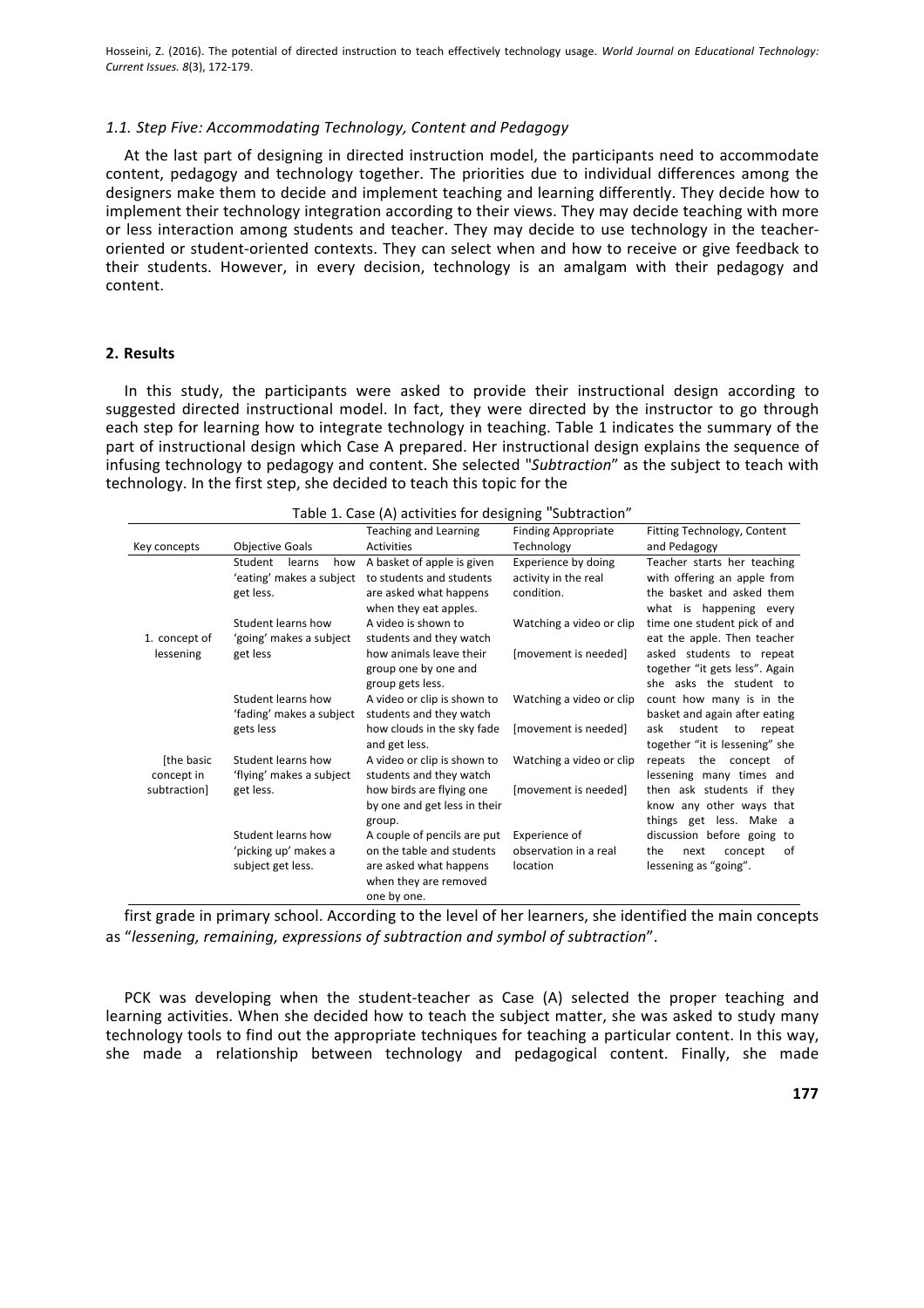interrelationship between three basis knowledge as content, pedagogy and technology and formed TPACK as the knowledge of technology integration. All these activities of the participants were directed and conducted under supervision of the instructor in a guided learning environment. Other students were guided in the same path although their subjects were different. They were following the instructor's guidance step-by-step until they could make a good relationship between pedagogy, technology and content.

## **3. Conclusion**

The current educational systems are well adapted with traditional teaching methods but have been shown to fail in preparing teachers for teaching with technology (Flick and Bell, 2000; Koehler, Mishra & Yahya, 2007; Vrasidas & McIsaac, 2001). Therefore, many studies acknowledged using constructivist environment to develop the knowledge of teaching with technology (Angeli and Valanides, 2008; Niess, Suharwoto, Lee and Sadri, 2006; Wang, 2009; Willis, 2001). However, some social, individual and situational barriers have been reported to change the traditional educational systems to constructivist environment (Tee & Lee, 2011; Hosseini & Tee, 2012). It has created a new challenge for teacher educational systems. In this regard, the result of this study demonstrated that participating teachers learned technology integration in the new, adapted setting as well as a constructivist setting. In particular, the study pointed out how directed instruction could be easily situated in the traditional setting and helped non-constructivist teacher educator to teach pre-service teachers with a guided learning method in individual activity. Accordingly, this study suggests the advanced form of directed instruction model for teacher-centric environments and applicable in traditional systems. Simultaneously, directed instruction was suggested as the potential approach to develop teacher's knowledge for technology integration.

#### **References**

- Angeli, C., & Valanides, N. (2008). *TPCK in pre-service teacher education: Preparing primary education students to teach* with *technology*. Paper presented at the Annual Meeting of the American Educational Research Association New York City, March 24-28, 2008.
- Cradler, J., Freeman, M., & McNabb, M. L. (2002, September). Research implications for preparing teachers to use technology. Learning & Leading with Technology, 30(1), 50-55.
- Flick, L., & Bell, R. (2000). Preparing Tomorrow's Science Teachers to Use Technology: Guidelines for Science Educators. Contemporary Issues in Technology and Teacher Education [Online serial], 1(1), 39-60.
- Hosseini, Z., & Tee, M. Y., (2012). Conditions Influencing Development of Teachers' Knowledge for Technology Integration in Teaching. Proceeding of International Conference of Advanced Information System, E-*Education & Development* (*ICAISED 2012*). 7-8 February 2012
- Han, S., & Bhattacharya, K. (2001). Piaget and cognitive development. In M. Orey (Ed.), *Emerging perspectives on learning, teaching, and technology*. Retrieved from: http://projects.coe.uga.edu/epltt
- Ikpeze, C. H. (2009). Integrating technology in one literacy course: Lessons learned. Journal of Literacy and *Technology, 10*(1)*,* 2-39.
- Koehler, M. J., Mishra, P., & Yahya, K. (2007). Tracing the development of teacher knowledge in a design seminar: Integrating content, pedagogy and technology. *Computers & Education, 49*(3), 740-762.
- Lee, K. (2002). Effective teaching in the information era: Fostering an ICT-based integrated learning environment in schools. Asian Pacific Journal of Teacher Education and Development, 5(1), 21-45.
- Mishra, P., & Koehler, M. J. (2006). Technological Pedagogical Content Knowledge: A new framework for teacher knowledge. *Teachers College Record, 108*(6)*,* 1017-1054.
- Niess, M. L. (2006). Guest editorial: Preparing teachers to teach mathematics with technology. *Contemporary Issues in Technology and Teacher Education, 6(2), 195-203.*
- Niess, M. L., Suharwoto, G., Lee, K., & Sadri, P. (2006, April 7-11). *Guiding In-service Mathematics Teachers in Developing TPCK.*  Paper presentation for the American Education Research Association Annual Conference, San Francisco, CA. (Conference Presentation).
- Reeve, R. (2008). Technological Pedagogical Content Knowledge and the Context: An Integrated Model. In K. McFerrin et al. (Eds.). *Proceedings of Society for Information Technology & Teacher Education International Conference 2008* (5310-5312). Chesapeake, VA: AACE.
- Sivin-Kachala, J., & Bialo, E. (2000). *2000 research report on the effectiveness of technology in schools* (7th Ed.). Washington, DC: Software and Information Industry Association.